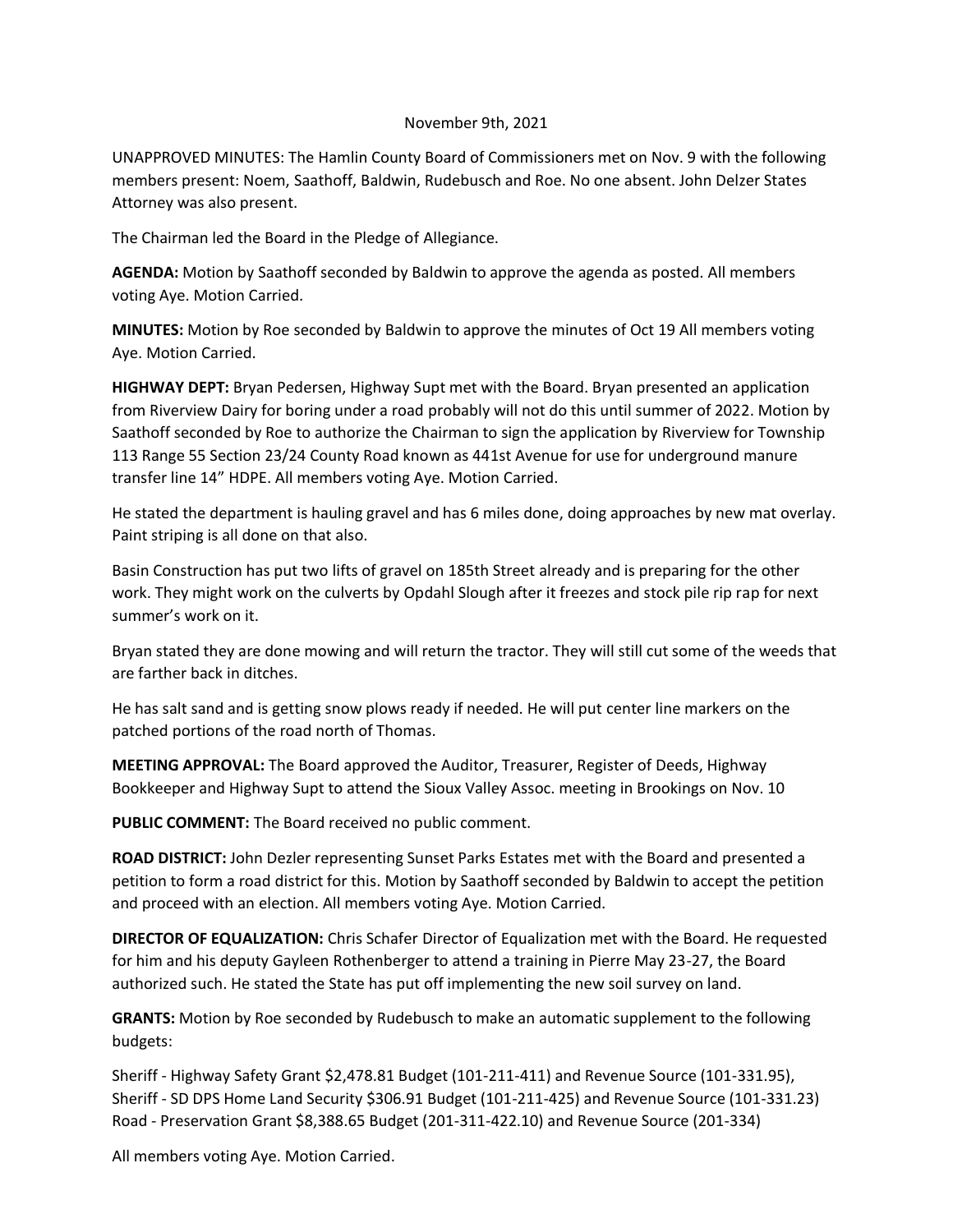**FUEL QUOTES:** Oct 27 in Hayti Diesel Hamlin Co Farmers Coop \$2.82 Farmers Union \$2.86 Nov. 3 in Hazel Diesel Hamlin Co Farmers Coop \$2.86 Farmers Union \$2.82 All quotes do not contain certain taxes.

**PLAT:** Motion by Roe seconded by Saathoff to approve the following plat of Replat of Lots 2 and 4 of Arnold Fourth Addition in the Southwest Quarter of Section 30, Township 115 North, Range 54 West of the 5th PM Hamlin County All members voting Aye. Motion Carried.

**PLAT:** Motion by Rudebusch seconded by Baldwin to approve the following plat of Lot 21A of Lake View Park in the County of Hamlin formerly a portion of Lot 34 of Lake View Park in Govt Lot 1 of Section 15 T113N R 52 W of the 5<sup>th</sup> PM Hamlin County. All members voting Aye. Motion carried.

**911 REPORT:** the Board reviewed the 911 report for Hamlin County from Jan. – Oct. The county had 1003 calls into 911 in that time period.

## **CLAIMS PAID:**

COMMISSIONERS: Jay Baldwin mileage 10.92 Claims Associates insurance 2000.00 Dakotan Publishing 196.75 Hamlin County Publishing 432.76 Leland Roe mileage 8.40 Douglas Noem mileage 25.20 Randall Rudebusch mileage 28.56 Larry Saathoff mileage 50.40 Total gross salaries for complete dept 5100.00 benefits 1209.45 Total Commissioners expense 9062.45

ELECTIONS: Dixie Opdahl travel 40.00 Ramkota 154.00

COURT: Carmen Bremmon interpretor fees 175.00 mileage 42.00

AUDITOR: Brookings County Registration 12.00 ITC phone 51.45 Lingo phones 14.91 Office Peeps Supp 31.85 PMB state access 10.75 Total gross salaries for complete dept 5012.84 benefits 383.49 Total Auditors expense 5527.09

TREASURER: Brookings County Registration 12.00 Connecting Point repairs 85.00 ITC phone 98.65 Lingo phone 24.96 Office Peeps supp 12.77 PMB state access 20.75 Visa supp 106.99 Total gross salaries for complete dept 8844.57 benefits 2457.80 Total Treasurers expense 11,663.49

POSTAGE COPIES: Office Peeps copy machine maint 94.20 Quadient postage 700.00

STATES ATTORNEY: Delzer Law Secretary 750.00 ITC phone 86.26 Total gross salaries for complete dept 5255.00 benefits 1555.04 Total States Attorney expense 7646.30

## COURT APPOINTED ATTORNEY: Bratland Law 1851.30

COURTHOUSE MAINT: Culligan water 64.50 Dust Tex floor mats 87.69 Hayti Town water & sewer 54.50 Hillyard supp 149.75 ITC internet 43.09 Lingo internet 14.91 Capital One Wal Mart supp 189.93 Northwestern Energy heat 90.55 Total gross salaries for complete dept 2992.00 benefits 1376.87 Total Courthouse Maint expense 5063.79

DIRECTOR OF EQUALIZATION: Connecting Point repairs 220.00 Hamlin Co Farmers Coop gas 90.53 ITC phone 98.65 Lingo phone 18.56 Office Peeps supp 538.48 SDAAO Registration 50.00 dues 150.00 Visa Gas 39.16 Total gross salaries for complete dept 10,027.09 benefits 3227.31 Total Director of Equalization expense 14,459.78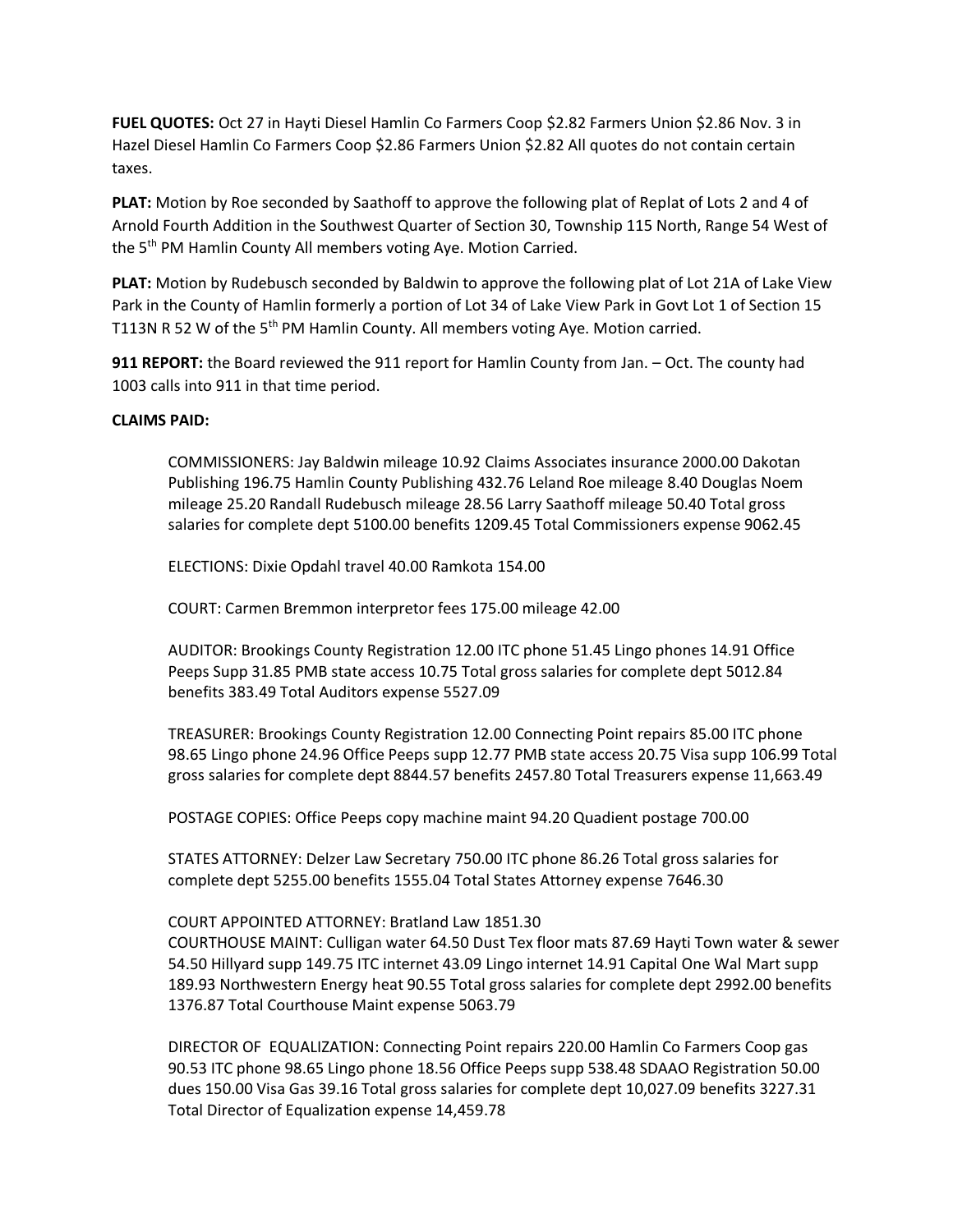REGISTER OF DEEDS: Brookings County Registration 12.00 ITC phone 56.50 Lingo phone 15.20 Microfilm Imaging rental two months 814.00 Office Peeps supp 29.93 PMB state access 20.75 Total gross salaries for complete dept 5669.68 benefits 773.90 Total Register of Deeds expense 7391.95

VETERANS SERVICE: Office Peeps Equipment 260.00 Total gross salaries for complete dept 950.00 benefits 129.70 Total Veterans Service expense 1339.70

SHERIFF: Tayt Alexander travel 34.00 Estelline Community Oil repairs 46.16 gas 1978.35 Farmers Union gas 143.26 Hamlin Co Farmers Coop repairs 99.00 gas 1023.81 ITC phone 263.03 Visa Gas 144.35 travel 181.80 supp 190.00 Northern Safety Equipment 1692.55 Pomps Tire repairs 596.36 Chad Schlotterbeck travel 34.00 SD DOT gas 849.55 Tritech Software supp 336.01 Two Way repair 261.97 Whites Welding Equipment 2844.50 Total gross salaries for complete dept 27,270.25 benefits 7755.03 Total Sheriffs expense 45,743.98

CORONER: Coroner fees 600.00 benefits 45.00

JAIL: Codington County Jail 2805.00 Prairie Lakes blood tests 340.00 SD Public Health Lab blood tests 245.00

POOR: Codington County prisoner hospital care 132.80

NURSE: Total gross salaries for complete dept 1378.00 benefits 835.09

LIEAP: Interlakes Community Action worker 336.33 ITC phone 53.70 Lingo Phone 14.91

MENTALLY ILL: Minnehaha County care 38.00

RECREATION: Ali Bruinsma Castlewood Recreation 100.00 Bryant City Recreation 500.00

EXTENSION: ITC phone 99.15 Lingo phone 16.09 Total gross salaries for complete dept 3053.00 benefits 1052.94 Total Extension expense 4221.18

WEED: Auto Value Supp 34.28 Erics Repairs repairs 667.13 Roger Greenfield travel 34.28 H-D Electric Bldg elec. 72.72 Hamlin Co Farmers Coop repairs 19.00 supp 282.50 gas 149.24 ITC phone 94.15 Lingo Phone 14.91 John Michalski travel 20.00 Runnings supp 18.67 W.W. Tire repairs 84.73 Total gross salaries for complete dept 4563.00 benefits 1221.35 Total Weed expense 7275.96

ZONING: Dakotan publishing 197.23 First District quarterly zoning contract 10,000.00 Robbie Fedt mileage 10.92 First District postage 365.09 Hamlin County Publishing 322.86 ITC phone 53.25 Martin Prouty mileage 9.24 Richard Wiarda milage 7.56 Stuart Schubloom mileage 9.24 Scott Popham mileage 6.72 Total Per diem 750.00 benefits 61.25 Total Zoning expense 11,793.36